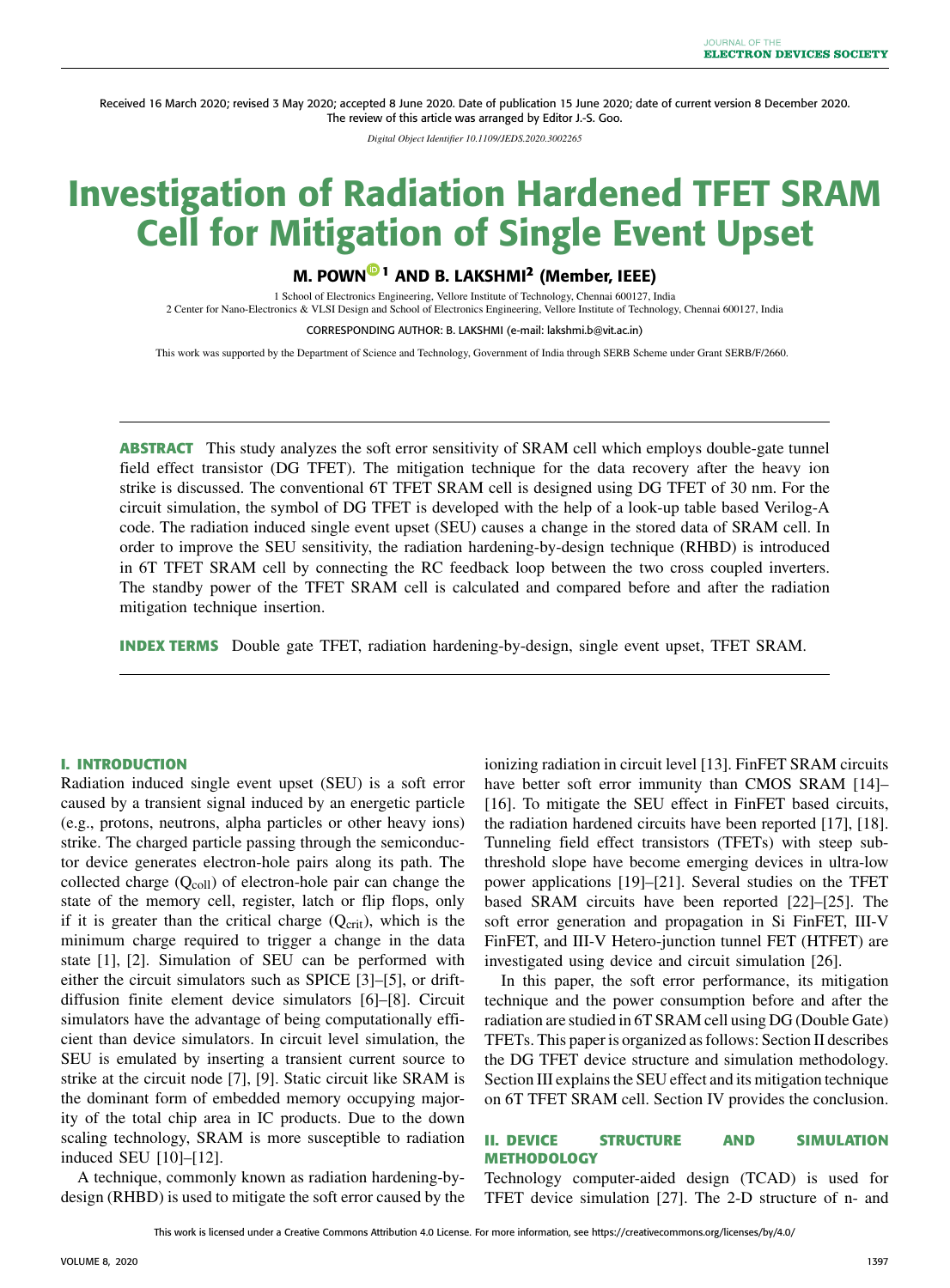

FIGURE 1. Simulated structure of DG TFET (a) n-type (b) p-type (without and with meshing).

**TABLE 1.** Device specifications.

| <b>Parameters</b>                       | n/p-Type                            |
|-----------------------------------------|-------------------------------------|
| Gate length $(L_g)$                     | $30 \text{ nm}$                     |
| Body thickness $(T_{ch})$               | 8 nm                                |
| Gate oxide thickness $(T_{ox})$         | 1 nm                                |
| Source doping concentration $(N_s)$     | $1 \times 10^{20}$ cm <sup>3</sup>  |
| Drain doping concentration $(N_d)$      | $5 \times 10^{18}$ cm <sup>-3</sup> |
| Channel doping concentration $(N_{ch})$ | $1 \times 10^{17}$ cm <sup>-3</sup> |

p-type Silicon based DG TFET is shown in Fig. 1(a) and (b). Figure 2(a) and (b) depict the 2-D and 3-D schematic diagrams of DG TFET which shows various parameters of the device. The meshing is applied in the entire device to create the calculation points where the current and voltage equations are solved. It can be seen from Fig. 1(b) that a very fine mesh is applied between the source and channel region where the tunneling occurs. Thus the accurate values of current and voltages can be predicted at the tunneling junction. The device dimensions are given in Table 1 and the device is calibrated against the published results [28]. The device simulator includes appropriate models for doping dependence mobility, effects of high and normal electric fields on mobility, quantum confinement model and velocity saturation. A non-local Hurkx band-to-band tunneling incorporated with Shockley-Read-Hall recombination model is used along with Fermi-Dirac statistics. The supply voltage used in this study is 1 V.

The tunneling current of TFET  $(I_{on})$  can be derived by using Wentzel-Kramers-Brillouin (WKB) approximation method [29], which is given by,

$$
I \propto exp\left(-\frac{4\Lambda\sqrt{2m^*}E_g^{3/2}}{3|e|\hbar(\Delta\phi + E_g)}\Delta\phi\right) \tag{1}
$$

where  $m^*$  is the effective carrier mass,  $E_g$  is the bandgap, *e* is the electron charge,  $\Delta \phi$  is the energy range over which the tunneling can take place,  $\hbar$  is the Planck's constant and  $\Lambda$  is the spatial extent of the transition at source-channel interface.  $\Lambda$  can be defined by

$$
\Lambda = \sqrt{\frac{\varepsilon_{Si}}{\varepsilon_{ox}} t_{ox} t_{Si}}
$$
 (2)



**FIGURE 2.** Schematic structure of DG TFET (a) 2D view (b) 3D view.



**FIGURE 3.** Simulated energy band diagram (a) n-type DG TFET (b) p-type DG TFET.

where  $t_{ox}$ ,  $t_{Si}$ ,  $\varepsilon_{ox}$ , and  $\varepsilon_{Si}$  are the oxide and silicon-film thickness and dielectric constants, respectively. Figure 3(a) and (b) shows the band diagram of n- and p-type DG TFETs, respectively. In the absence of gate voltage ( $V_g = 0$  V), the tunneling barrier is large enough to give a small leakage current ( $I_{off}$ ). In ON state ( $V_g = 1$  V), in case of n-TFET, the positive gate voltage makes the tunneling junction between source and channel. For the p-TFET, the tunneling junction occurs between drain and channel when the negative gate voltage is applied.

The  $I_d$ -V<sub>g</sub> characteristics of both n- and p-type DG TFET is depicted in Fig. 4. The linear and log scale of the plot is denoted in left and right Y axis respectively.

#### *A. DEVICE-TO-CIRCUIT MODELING*

Since compact SPICE models for TFETs are yet to be developed, the look-up table based Verilog-A code for DG TFETs is generated using the results extracted from TCAD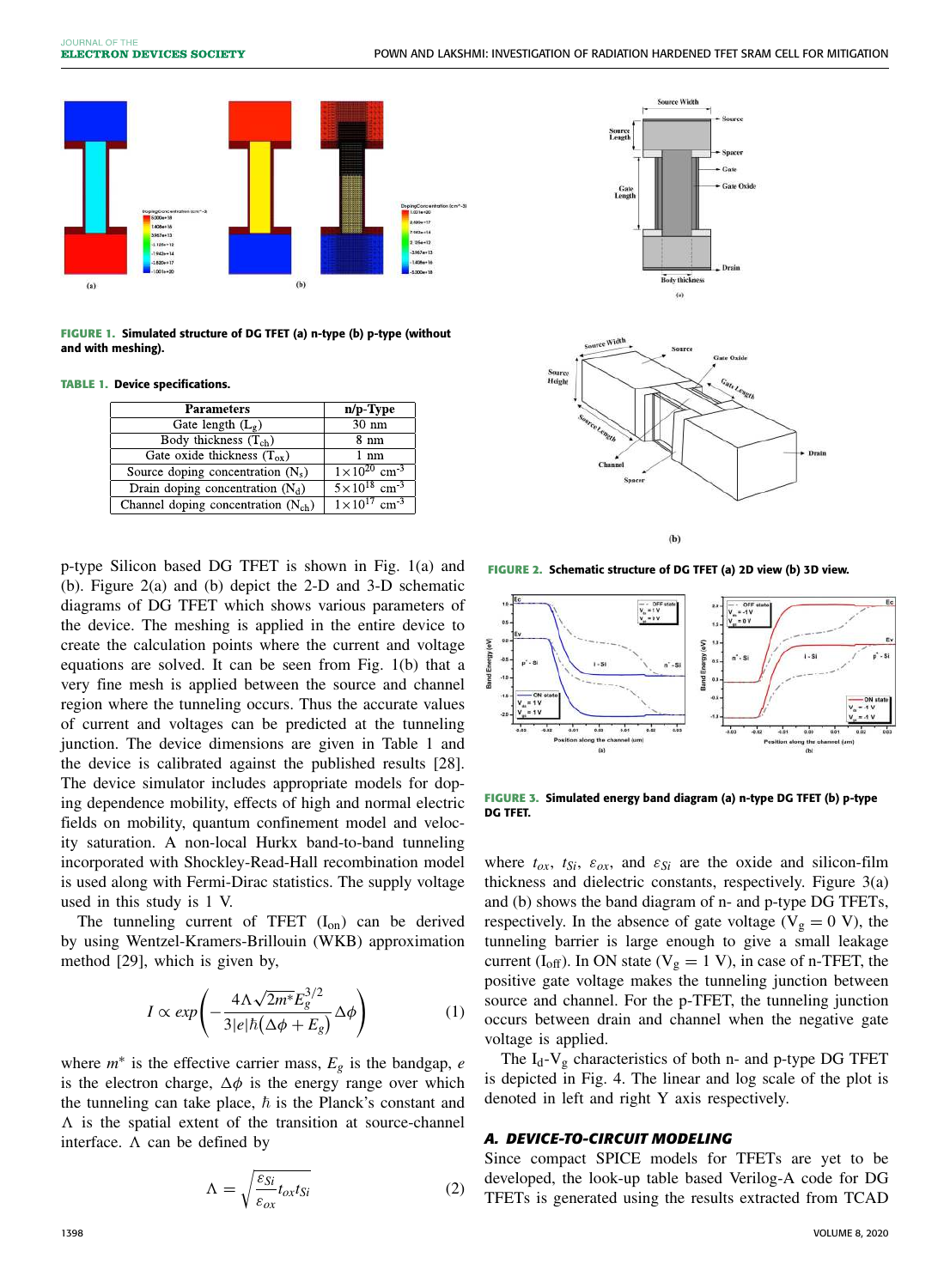

**FIGURE 4.** I**<sup>d</sup>** -V**g** characteristics of n- and p-type DG TFETs.

| <b>Algorithm 1</b> Sample Verilog-A Code for n-TFET                  |
|----------------------------------------------------------------------|
| module NTFET $(d,g,s)$ ;                                             |
| inout $d.g.s$ :                                                      |
| electrical d.g.s:                                                    |
| real Ids, Cgs, Cgd;                                                  |
| parameter real w=1; //Device width                                   |
| analog begin                                                         |
| $Ids =$ \$table_model(V(d,s), (V(g,s)), "IdVg-ntfet.tbl","1LL,1LL"); |
| $Cgd = $table_model(V(d,s), (V(g,s)), "Cgd-ntfet.tbl";"1LL,1LL";$    |
| $Cgs = $table_model(V(d,s), (V(g,s)), "Cgs-ntfet.tbl", "ILL, ILL");$ |
| $I(d,s) \leq I ds * w$ ;                                             |
| $I(g,d) \leq + Cgd^*ddt(V(g,d))^*w;$                                 |
| $I(g,s) < + \text{Cgs*} ddt(V(g,s)) \cdot w;$                        |
| end                                                                  |

to enable circuit simulations. The flowchart for look-up table based Verilog-A model generation from TCAD simulations is shown in Fig. 5. The current and capacitance characteristics are extracted from both the DC and AC simulations respectively. The device characteristics,  $I_{ds}$  (V<sub>ds</sub>, V<sub>gs</sub>), C<sub>gs</sub> (V<sub>ds</sub>,  $V_{gs}$ ),  $C_{gd}$  ( $V_{ds}$ ,  $V_{gs}$ ) are captured in two dimensional look-up tables and employed by the Verilog-A code [30]–[33]. This Verilog-A code is implemented as a three terminal device (source, gate and drain) by using Cadence Virtuoso tool. Algorithm 1 shows a sample Verilog-A code for the n-TFET. In this code, \$table\_model function needs three inputs:  $V_{ds}$ (1st column of the look-up table),  $V_{gs}$  (2<sup>nd</sup> column of the look-up table) and current or capacitance values (3<sup>rd</sup> column of the look-up table). The values  $(I_{ds}, C_{gs}, C_{gd})$  are assigned from the look-up tables in ".tbl" according to the terminal voltages. The circuit symbol for n- and p-type DG TFETs are represented in Fig. 6(a) and (b), respectively.

#### **III. SEU IN TFET BASED SRAM CELL**

The 6T TFET SRAM cell is constructed with DG TFETs. The schematic of 6T TFET SRAM cell is shown in Fig. 7, where n- and p-type DG TFETs are employed for the two cross coupled inverters (M1, M2 and M3, M4). M1 and M3 are the pull-up transistors (PU) and M2 and M4 are the pull-down transistors (PD). M5 and M6 are the n-type access transistors (ATs). BL and BLB are the input bit lines to the SRAM cell. The word line (WL) is used to control the ATs.



**FIGURE 5.** Flowchart for look-up table based Verilog-A model generation from TCAD simulations.



**FIGURE 6.** Symbol of DG TFETs (a) n-type (b) p-type.



**FIGURE 7.** 6T TFET SRAM cell.

The timing diagram of 6T TFET SRAM cell is illustrated in Fig. 8. When WL is high, the ATs (M5 and M6) get turned ON and the data stored at the nodes Q and QB reflects the inputs BL and BLB, respectively. When WL is low, the data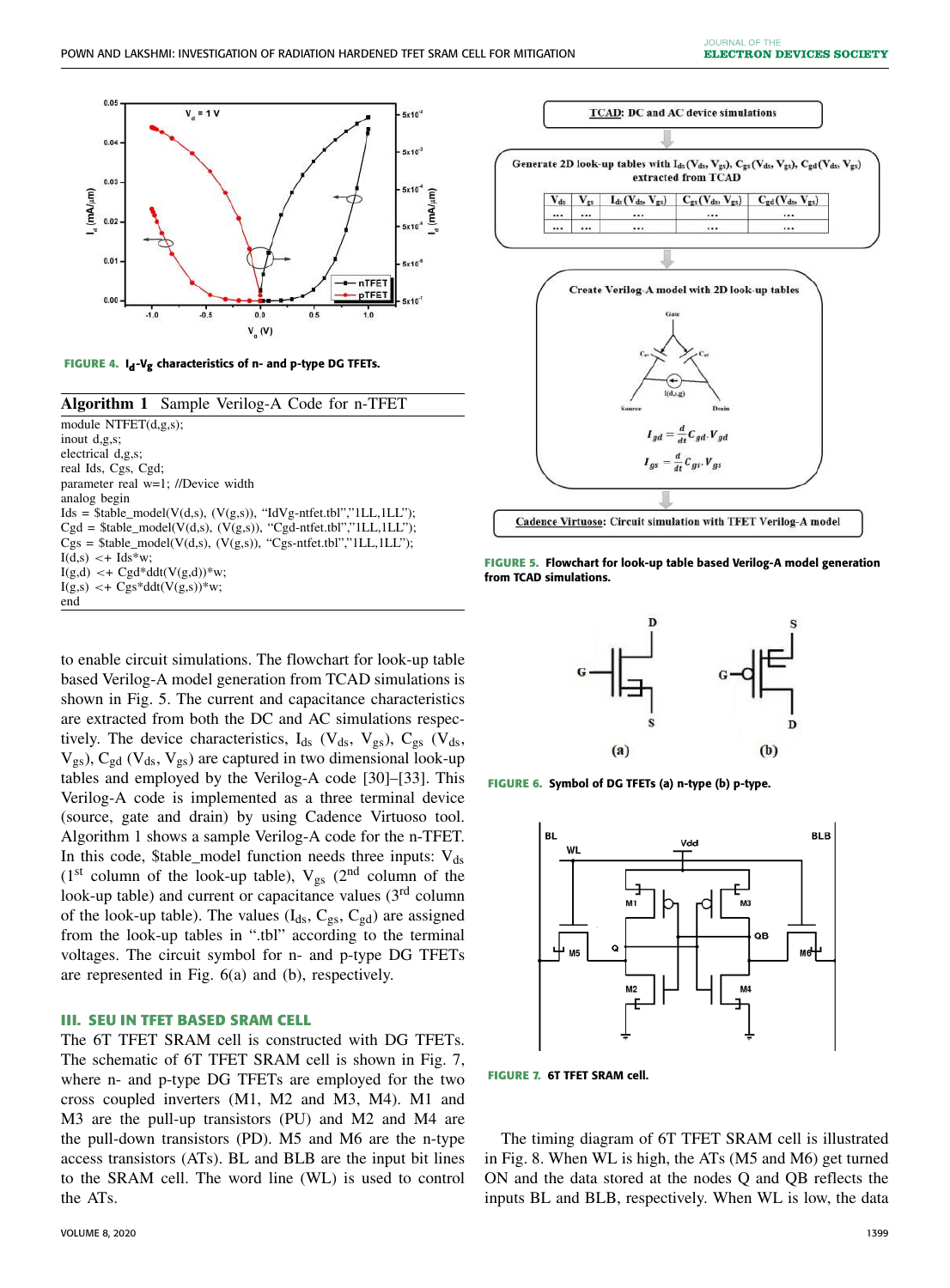

**FIGURE 8.** Timing diagram of 6T TFET SRAM.

stored at the nodes Q and QB retains its values until WL goes high.

The modeling of an SEU at circuit level is done by connecting a transient current source at the impact node (drain of M2) and measuring node voltages (Q and QB). Generally, the sensitive part of the inverter configuration is the drain of the n-type transistor, which is in OFF state [34]. The particle strike modeled by a current source used in this study is represented in Fig. 9(a). The models derived by the researchers to characterize  $Q_{\text{crit}}$  are as follows, (i) simplified model by Roche (ii) current model by Freeman (iii) diffusion collection model and (iv) double exponential current model [7]. The most widely used model to find out the single event transients introduced by the ion strikes is double exponential current model, which is described as [35],

$$
I(t) = I_o \left\{ exp\left(\frac{-t}{\tau_\alpha}\right) - exp\left(\frac{-t}{\tau_\beta}\right) \right\}
$$
 (3)

where  $I_o = Q_{coll}/(\tau_\alpha - \tau_\beta)$ , in which  $I_o$  is the magnitude of the current pulse.  $\tau_{\alpha}$  and  $\tau_{\beta}$  is the time constants of the exponentials. For instance, the injected current pulse shown in Fig. 9(b) uses  $I_0 = 5$  mA,  $\tau_\alpha = 50$  ps, and  $\tau_\beta = 10$  ps.

Figure 10 shows the schematic of 6T TFET SRAM cell with current source introduced at the drain of M2 which is in OFF state. To measure  $Q<sub>crit</sub>$ , the current source denoted in Equation (3) is injected at the drain node of M2 and  $I(t)$ is swept until the bit flip occurs [35]. The resultant transient voltage is observed at  $I_0$  of 5 mA,  $\tau_\alpha$  of 50 ps and  $\tau_\beta$  10 ps. Figure 11 depicts the node voltages of 6T TFET SRAM due to the SEU effect.

- '1' to '0' upset at Q: The voltage at the drain node of the transistor M2 is discharged to a value below 0 V due to the charge collection resulted from the heavy ion strike  $[36]$ . It is shown in Fig. 11(a).
- '0' to '1' upset at QB: The voltage change ('1' to '0') at the node Q due to the heavy ion strike, turns on



**FIGURE 9.** (a) Ion strike tunneling by a current source (b) current pulse.



**FIGURE 10.** 6T TFET SRAM cell with injected current source.

transistor M3 and cuts off M4. It makes the data change at the node QB [36]. It is depicted in Fig. 11(b).

#### *A. RHBD TECHNIQUE*

The RHBD technique can be applied to the circuit design for reducing the soft error sensitivity by including RC feedback loop. Figure 12 depicts the radiation hardened 6T TFET SRAM cell. In this circuit, the radiation effect caused by the injected current source at drain node of M2 is removed by connecting the RC feedback loops (R1, C1 and R2, C2) between the two cross coupled inverters (M1, M2 and M3, M4). The values of R1, R2 and C1, C2 are chosen to be 50 ohms and 10 pF respectively, which are used to slow down the propagation of voltage transients and increase the Qcrit [37]. It is known that whenever  $Q_{\text{coll}} < Q_{\text{crit}}$ , the soft error will be mitigated [38]. The data recovery mechanism for the radiation hardened TFET SRAM cell is presented.

• When the node Q flipped from 1 to 0 due to the heavy ion strike, M4 is temporarily OFF. The voltage at the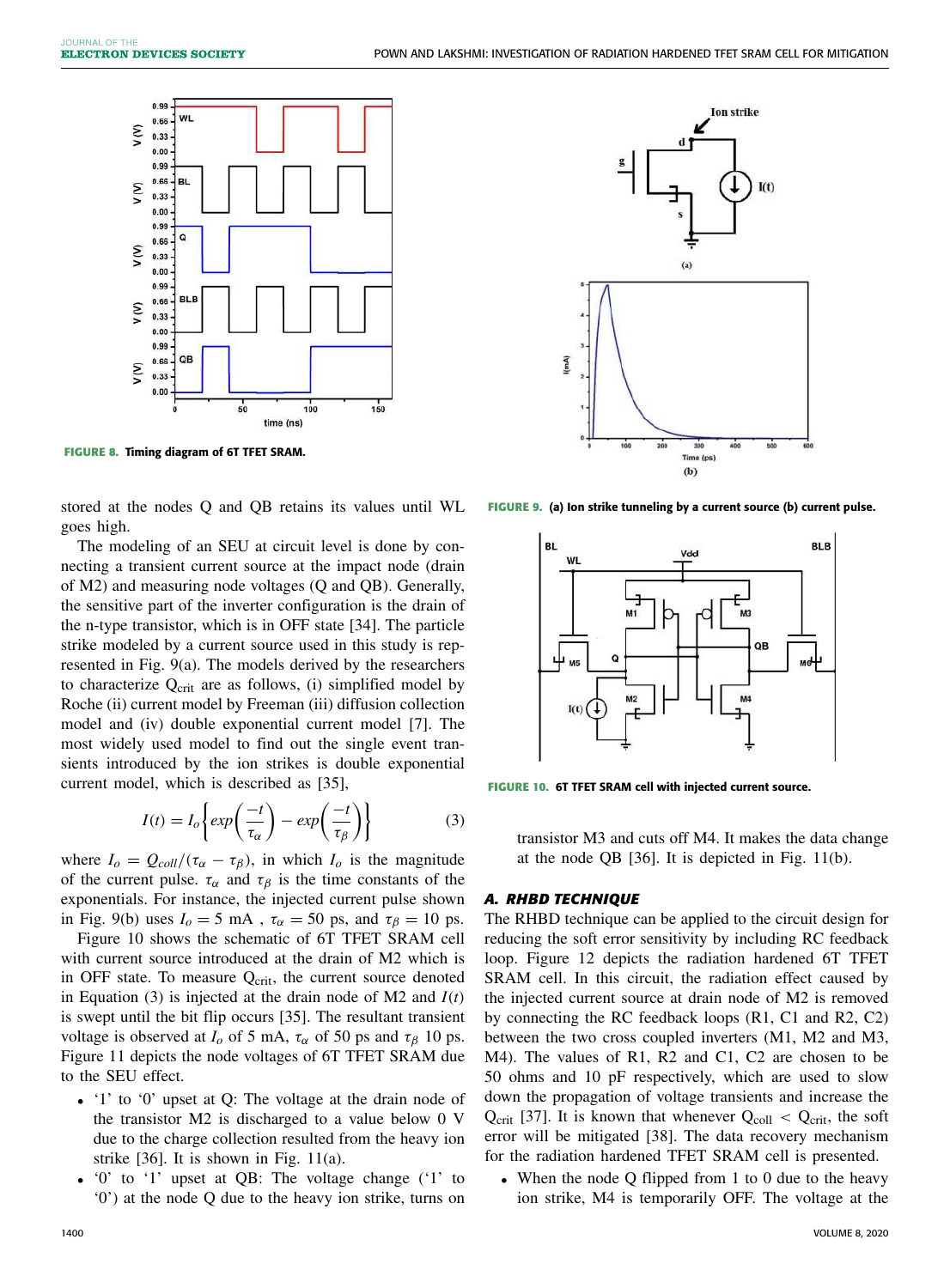

**FIGURE 11.** Node voltages due to SEU (a) '1' to '0' upset at Q (b) '0' to '1' upset at QB.



**FIGURE 12.** Radiation hardened 6T TFET SRAM cell.

inverter 1 is in initial state (logic 0). Consequently, M1 is always ON. Therefore, Q will be flipped to its initial state (logic 1) as shown in Fig. 13.

• The data change at the node Q ('0' to '1') turns on the transistor M4 and the data at the node QB will be recovered.

Due to the use of RHBD technique, the SEU effect of 6T TFET SRAM cell is reduced and this is evident from the plot of node voltages which is illustrated in Fig. 13. It can be seen from the plot that the short-lived transients cannot disturb the other nodes and hence the node voltages Q and QB are recovered to its initial states due to the connection of feedback loops between the two cross coupled inverters [39].

## *B. CELL AREA, DELAY AND POWER ANALYSIS*

The cell area, delay and power dissipation of the 6T TFET SRAM will be affected due to the insertion of RC feedback loops. In order to evaluate the cell area required for the 6T



**FIGURE 13.** Node voltages of radiation hardened 6T TFET SRAM cell.



**FIGURE 14.** Delay of 6T TFET SRAM cell.

TFET SRAM, a layout is needed for the circuit design. Due to unavailability of the compact SPICE model for TFET, the area of the TFET based circuit can be defined by the number of transistors, capacitors and resistors required for the circuit. The 6T TFET SRAM has six transistors, and hence it occupy the least area. Since the radiation hardened 6T TFET SRAM required additional RC feedback loops, the area needed for the circuit will be increased. The delay and standby power of the 6T TFET SRAM cell is calculated and compared as follows:

- Before radiation (i.e., before the current pulse insertion)
- During radiation (i.e., after the current pulse insertion)
- Radiation hardened cell (i.e., after the RHBD technique)

The delay comparison is shown in Fig. 14. It is seen from Fig. 14 that the delay is increased when the RHBD technique is used in 6T TFET SRAM cell due to the additional RC feedback loops. The standby power of 6T TFET SRAM cell is measured by performing the transient analysis, and the procedure to compute power dissipation is explained in the Cadence manual [40]. During the power calculation in standby mode, WL is 0 then the two ATs (M5 and M6) are turned off and the content of the SRAM cell remains unchanged until the supply voltage exist [41].

The comparison of standby power is shown in Fig. 15. It can be referred from Fig. 15 that the standby power of conventional 6T TFET SRAM cell is 5.015 nW. During radiation analysis, the standby power of 4.706 nW is obtained.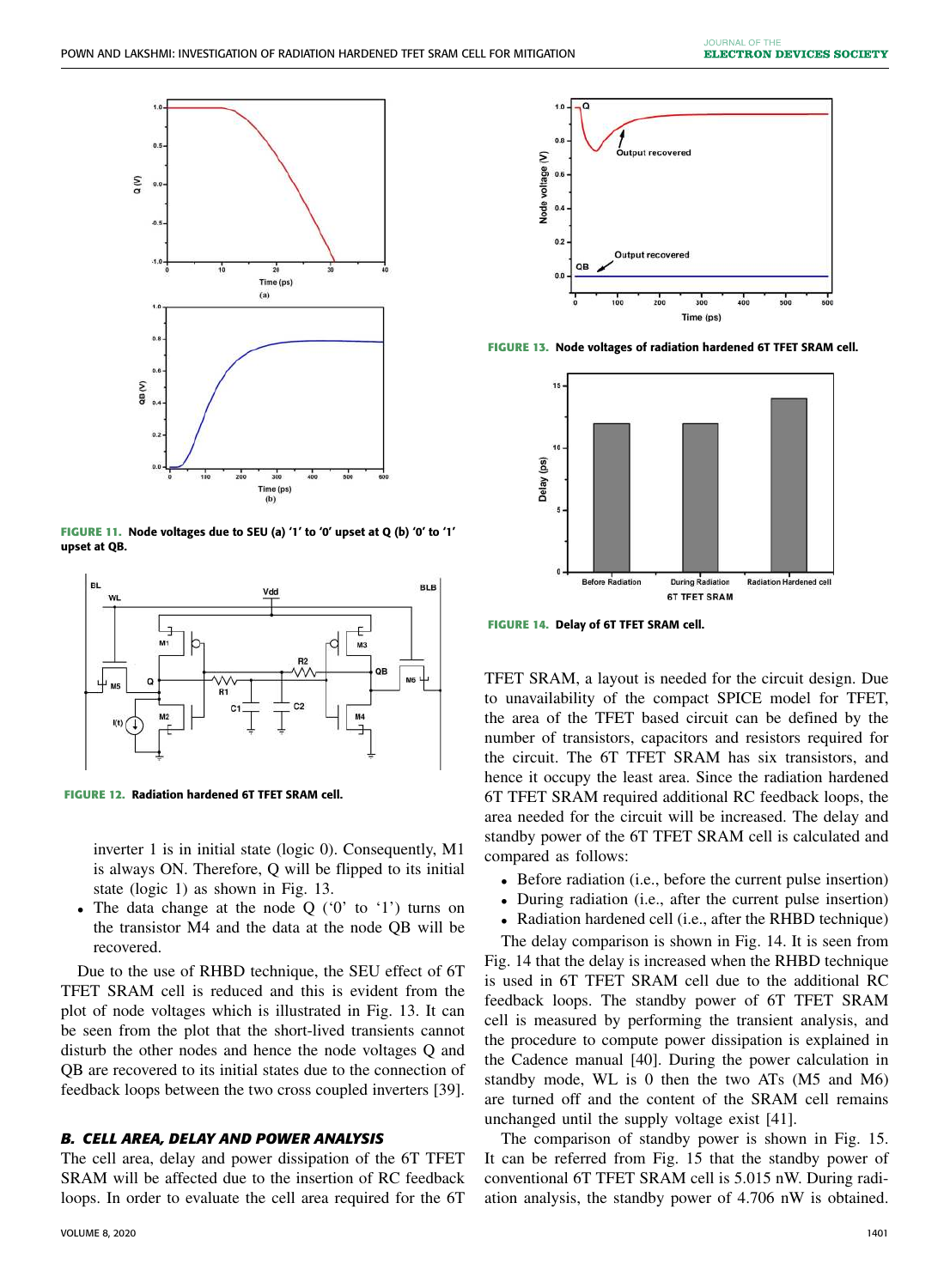

**FIGURE 15.** Standby power of 6T TFET SRAM cell.

The radiation hardened 6T TFET SRAM cell consumes more power. It is due to the voltage across the capacitor connected between the two cross coupled inverters. The capacitance leakage increases the leakage current exponentially [42]. The voltage across the capacitor results the exponential increase in leakage current.

#### **IV. CONCLUSION**

In this paper, the response of the SEU effect on 6T DG TFET SRAM circuit and its mitigation technique are explored. In circuit simulation, the performance of 6T DG TFET SRAM cell is analyzed by injecting the transient current source at the struck node (drain of M2). Due to the heavy ion strike, the data stored at the SRAM cell is changed. The RC feedback components which are connected between the two cross coupled inverters of the SRAM circuit, increases the critical charge and slows down the voltage transients thus recovering the data. The standby power was calculated and compared for the memory cell and it can be observed that there was not much deviation in power consumption after the radiation mitigation technique. Thus it could be concluded that TFET can be used for minimizing SEU effects in SRAM circuits that consume less power.

#### **REFERENCES**

- [1] T. Karnik and P. Hazucha, "Characterization of soft errors caused by single event upsets in CMOS processes," *IEEE Trans. Depend. Secure Comput.*, vol. 1, no. 2, pp. 128–143, Apr.–Jun. 2004.
- [2] R. Rajaei, M. Tabandeh, and B. Rashidian, "Single event upset immune latch circuit design using C-element," in *Proc. 9th IEEE Int. Conf. ASIC*, Xiamen, China, 2011, pp. 252–255.
- [3] Y. S. Dhillon, A. U. Diril, A. Chatterjee, and A. D. Singh, "Analysis and optimization of nanometer CMOS circuits for soft-error tolerance," *IEEE Trans. Very Large Scale Integr. (VLSI) Syst.*, vol. 14, no. 5, pp. 514–524, May 2006.
- [4] D. E. Fulkerson and E. E. Vogt, "Prediction of SOI single-event effects using a simple physics-based SPICE model," *IEEE Trans. Nucl. Sci.*, vol. 52, no. 6, pp. 2168–2174, Dec. 2005.
- [5] P. Hazucha and C. Svensson, "Impact of CMOS technology scaling on the atmospheric neutron soft error rate," *IEEE Trans. Nucl. sci.*, vol. 47, no. 6, pp. 2586–2594, Dec. 2000.
- [6] P. E. Dodd *et al.*, "SEU-sensitive volumes in bulk and SOI SRAMs from first-principles calculations and experiments," *IEEE Trans. Nucl. Sci.*, vol. 48, no. 6, pp. 1893–1903, Dec. 2001.
- [7] R. Naseer, Y. Boulghassoul, J. Draper, S. DasGupta, and A. Witulski, "Critical charge characterization for soft error rate modeling in 90nm SRAM," in *Proc. IEEE Int. Symp. Circuits Syst.*, New Orleans, LA, USA, 2007, pp. 1879–1882.
- [8] P. Li, M. Zhang, Z. Zhao, and Q. Deng, "Design of analysis platform used for studying soft error characteristic of 3D SRAM," in *Proc. Int. Conf. Autom. Mech. Control Comput. Eng.*, 2015, pp. 1709–1714.
- [9] N. M. Mahyuddin and G. Russell, "Single-event-upset sensitivity analysis on low-swing drivers," *Sci. World J.*, vol. 2014, Mar. 2014, Art. no. 876435.
- [10] B. N. Kumar and C. Padmini, "A novel circuit of SRAM cell against single-event multiple effects for 45nm technology," *Int. J. Comput. Appl.*, vol. 149, no. 7, pp. 1–5, 2016.
- [11] L. Li et al., "Simulation and experimental evaluation of a soft error tolerant layout for SRAM 6T bitcell in 65nm technology," *J. Electron. Testing*, vol. 31, nos. 5–6, pp. 561–568, 2015.
- [12] B. S. Kalyan, "Radiations on static random access memory cell," *Int. J. Sci. Technol. Res.*, vol. 3, no. 6, pp. 95–98, 2014.
- [13] V. Díez-Acereda, S. L. Khemchandani, J. del Pino, and S. Mateos-Angulo, "RHBD techniques to mitigate SEU and SET in CMOS frequency synthesizers," *Electronics*, vol. 8, no. 6, p. 690, 2019.
- [14] L. Artola, G. Hubert, and R. Schrimpf, "Modeling of radiation-induced single event transients in SOI FinFETS," in *Proc. IEEE Int. Rel. Phys. Symp. (IRPS)*, Anaheim, CA, USA, 2013, pp. 1–6.
- [15] V. Ramakrishnan and R. Srinivasan, "Soft error study in double gated FinFET-based SRAM cells with simultaneous and independent driven gates," *Microelectron. J.*, vol. 43, no. 11, pp. 888–893, 2012.
- [16] H. Villacorta, R. Gomez, S. Bota, J. Segura, and V. Champac, "Impact" of increasing the fin height on soft error rate and static noise margin in a finfet-based sram cell," in *Proc. 16th Latin Amer. Test Symp. (LATS)*, Puerto Vallarta, Mexico, 2015, pp. 1–6.
- [17] R. Kumar, S. Choudhary, and B. Prasad, "Simulation of radiation hardened SOI structure for mitigation of single event upset," *Advanced Research in Electrical and Electronic Engineering*. New Delhi, India: Krishi Sanskriti Publ., 2014.
- [18] T. Uemura, S. Lee, J. Park, S. Pae, and H. Lee, "Investigation of logic circuit soft error rate (SER) in 14nm FinFET technology," in *Proc. IEEE Int. Rel. Phys. Symp. (IRPS)*, Pasadena, CA, USA, 2016, pp. 1–4.
- [19] W. Y. Choi, B.-G. Park, J. D. Lee, and T.-J. K. Liu, "Tunneling fieldeffect transistors (TFETs) with subthreshold swing (SS) less than 60 mV/dec," *IEEE Electron Device Lett.*, vol. 28, no. 8, pp. 743–745, Aug. 2007.
- [20] Y. Khatami and K. Banerjee, "Steep subthreshold slope n- and p-type tunnel-FET devices for low-power and energy-efficient digital circuits," *IEEE Trans. Electron Devices*, vol. 56, no. 11, pp. 2752–2761, Nov. 2009.
- [21] H. Lu and A. Seabaugh, "Tunnel field-effect transistors: State-ofthe-art," *IEEE J. Electron Devices Soc.*, vol. 2, no. 4, pp. 44–49, Jul. 2014.
- [22] Y.-N. Chen, M.-L. Fan, V. P.-H. Hu, P. Su, and C.-T. Chuang, "Design and analysis of robust tunneling FET SRAM," *IEEE Trans. Electron Devices*, vol. 60, no. 3, pp. 1092–1098, Mar. 2013.
- [23] V. Saripalli, S. Datta, V. Narayanan, and J. P. Kulkarni, "Variationtolerant ultra low-power heterojunction tunnel FET SRAM design," in *Proc. IEEE/ACM Int. Symp. Nanoscale Archit.*, San Diego, CA, USA, 2011, pp. 45–52.
- [24] S. Strangio *et al.*, "Impact of TFET unidirectionality and ambipolarity on the performance of 6T SRAM cells," *IEEE J. Electron Devices Soc.*, vol. 3, no. 3, pp. 223–232, May 2015.
- [25] A. Makosiej, R. K. Kashyap, A. Vladimirescu, A. Amara, and C. Anghel, "A 32nm tunnel FET SRAM for ultra low leakage," in *Proc. IEEE Int. Symp. Circuits Syst.*, Seoul, South Korea, 2012, pp. 2517–2520.
- [26] H. Liu, M. Cotter, S. Datta, and V. Narayanan, "Soft-error performance evaluation on emerging low power devices," *IEEE Trans. Device Mater. Rel.*, vol. 14, no. 2, pp. 732–741, Jun. 2014.
- [27] *Sentaurus SDevice User Guide*, Synopsys, Mountain View, CA, USA, 2014.
- [28] K. Boucart and A. M. Ionescu, "Double-gate tunnel FET with highκ gate dielectric," *IEEE Trans. Electron Devices*, vol. 54, no. 7, pp. 1725–1733, Jul. 2007.